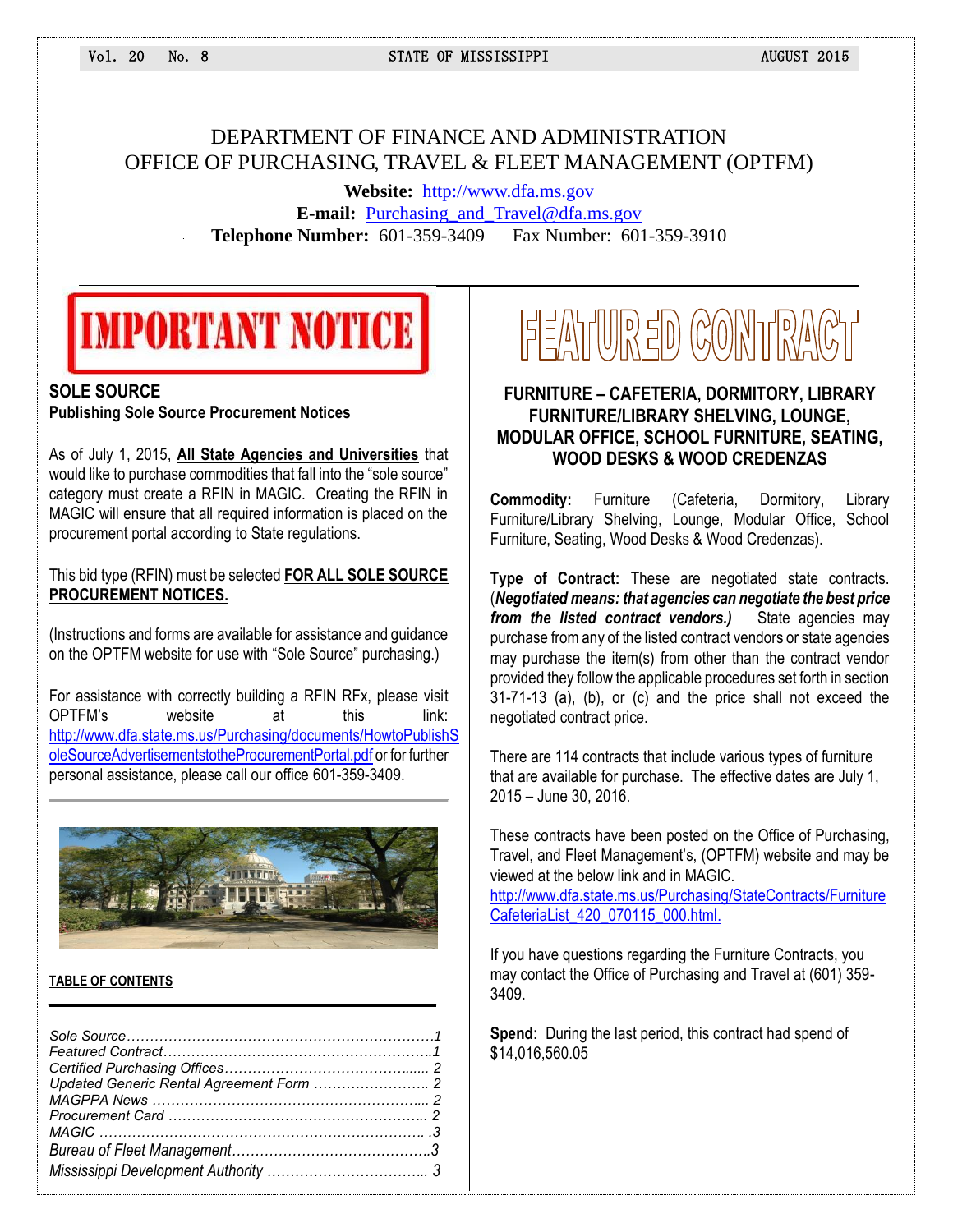## **PURCHASING NOTES – AUGUST 2015**

## **CERTIFIED PURCHASING OFFICES How can Agencies Become a "Certified Purchasing Office?"**

Is your agency interested in becoming a Certified Purchasing Office (CPO)? A CPO is any purchasing office in which 50% or more of the purchasing agents/officials holds a certification from the Universal Public Purchasing Certification Council or other nationally recognized purchasing organization. In addition to the national certification, 100% of the purchasing officials must hold a certification from the State of Mississippi's Basic (or future Advanced) Purchasing Certification Program.

Purchasing Agent/Official means any administrator, superintendent, purchase clerk, or other chief officer so designated having general or special authority to negotiate for and make private contract for or purchase for any governing authority or agency.

To determine if your Agency qualifies, contact Ross Campbell, Office of Purchasing and Travel at 601-359-2004 or [Ross.Campbell@dfa.ms.gov.](mailto:Ross.Campbell@dfa.ms.gov)

## **ATTENTION – Updated** *Generic Rental Agreement Form*

When entering into any rental of contract equipment under the purview of the Office of Purchasing and Travel, agencies are required to use the *Generic Rental Agreement Form (per 3.117.05.4 of the Procurement Manual)* that is posted on OPTFM's website.

OPTFM has revised the form that was dated February 2014 and replaced it with an updated Rental Agreement Form that is dated July 2015. The new form is now posted on the website and must be used for all equipment rentals *effective immediately*.

*Change:* Section #8.A.2, The language in this section changed SAAS to MAGIC.

Remember, that this is the *only form* that agencies should sign when entering into a rental agreement for copiers and mailing equipment. All copier and mailing equipment manufacturers have received the new form; however, it is the agency's responsibility to ensure that it signs the correct *Generic Rental Agreement Form* dated July 2015 when it is presented by a copier and mailing equipment manufacturer/vendor/dealer.

If you have questions regarding the Mailing Equipment Contracts, you may contact the Office of Purchasing and Travel at (601) 359- 3409.

**MAGPPA NEWS**

The 3rd Quarterly Meeting will be held August 12, 2015 in Fountain Hall on the Raymond campus of Hinds Community College. Registration is currently available at [www.magppa.org.](http://www.magppa.org/) The meeting will start at 10:00 a.m. There will be presentations from prospective hosts of the 2018 Conference. The election of 2016 officers will also be held during the meeting.

Registration is now open for the *2015 Annual MAGPPA Conference and Vendor Show* to be held at the Beau Rivage on the Mississippi Gulf Coast, October 18-21, 2015. The Vendor Show will be at the Gulf Coast Coliseum & Convention Center. The theme for this year's conference is "Putting on the Glitz-The Roaring Twenties." You can register for the conference, book your room, and register for the golf tournament at [www.magppa.org.](http://www.magppa.org/) You will not want to miss the festivities this year!

#### **PROCUREMENT CARD Update Procurement Card Information**

The State Procurement Card program is an advantage to the State of Mississippi. Protecting our procurement cardholders from any type of fraudulent activity is always a priority. The new EMV Chip cards, which all procurement cardholders were recently issued, allows for heightened security. As the new cards were issued to users, the Program Administrator should have collected the non-EMV chip card (original plastic card) from the user and shredded the old card. The non-EMV chip cards are now inactive and users are unable to process any transactions on the old cards.

If you frequently purchase items from Amazon, use PayPal to process payments, or use any other electronic database that may recognize your specific card number, please update your card information to reflect the new expiration date and CVV code. Even though the card number is the same, the new information is needed because the old information (expiration date and CVV code) has been deactivated.

The use of the card number with the old expiration and CVV code has been the leading cause of card declines in the last few weeks. So it is very important that you update these fields when processing payments online and over the phone.

If you have not received a new chip card or would like more information on procurement card rules and regulations, please feel free to contact Symone Bounds, Procurement Card Administrator, [Symone.Bounds@dfa.ms.gov](mailto:Symone.Bounds@dfa.ms.gov) or 601-359-9373 or Ross Campbell, Director of Marketing and Audit, a[t Ross.Campbell@dfa.ms.gov](mailto:Ross.Campbell@dfa.ms.gov) or 601-359-2004.

Contract Analyst: Regina Irvin at [Regina.Irvin@dfa.ms.gov.](mailto:Michael.Cook@dfa.ms.gov)